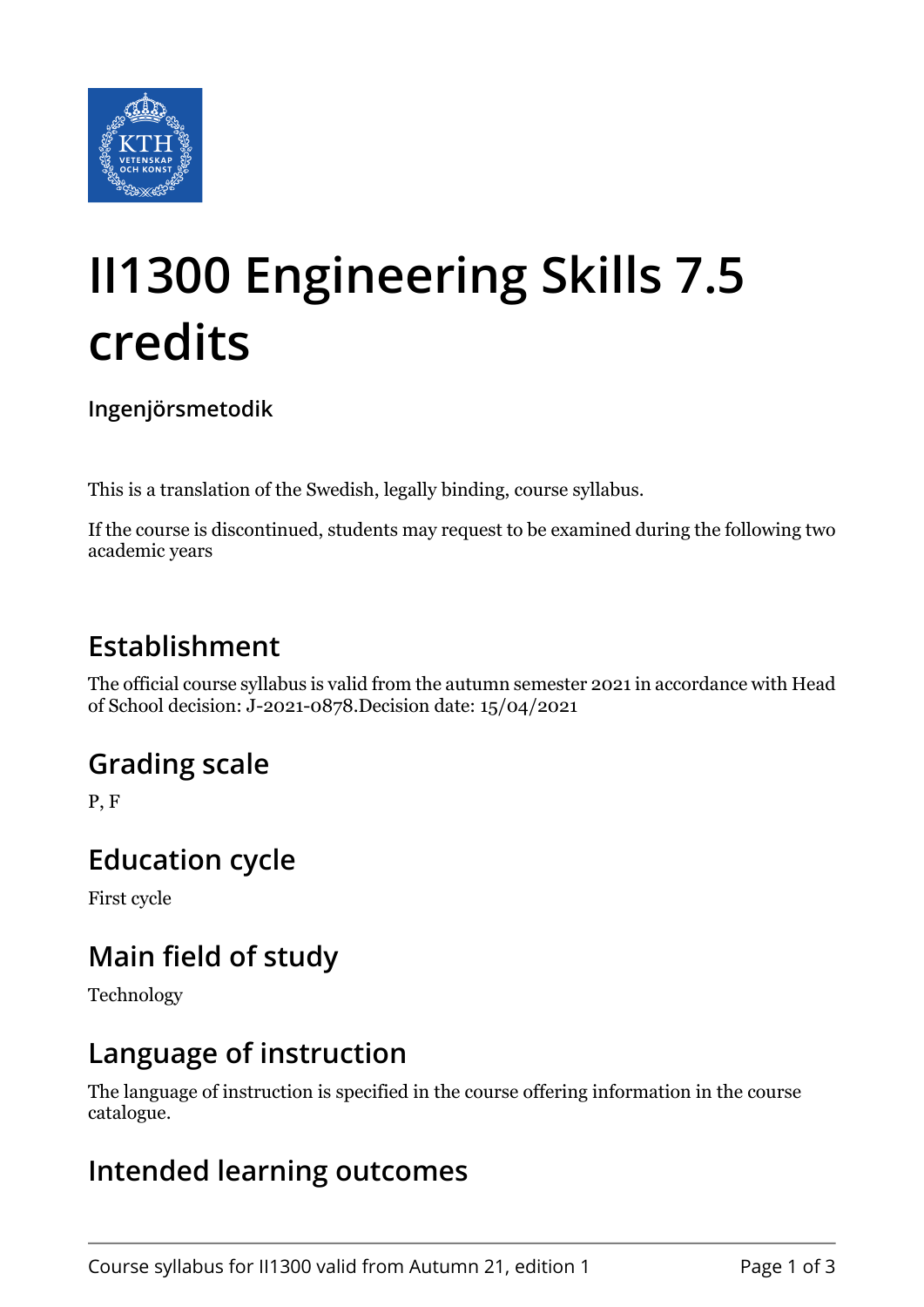Having passed the course, the student should be able to:

- reflect on the engineer's professional role and approach in inter alia ethical, environment and sustainability issues
- reflect on and apply basic engineering methods to plan and carry out a smaller IT project in a group

in order to

- obtain knowledge of engineering operational methods and the engineer's professional role
- obtain basic skills in using different engineering tools with an emphasis on project methodology, presentation technique, and the computer as a working tool.

#### **Course contents**

The professional role as engineer

• Interview of an engineer

To work in project

- Project methodology
- group dynamics
- Project Management
- Project tools
- Project Work

Presentation and information techniques

- Information retrieval
- Report writing
- Oral presentation techniques
- Computer-based presentation tools
- Web publishing

To use the computer as a working tools

- Word processing and calculating programs
- Programs for presentation and drawing

# **Specific prerequisites**

#### **Examination**

- INL1 Assignments, 4.5 credits, grading scale: P, F
- PRO1 Project, 3.0 credits, grading scale: P, F